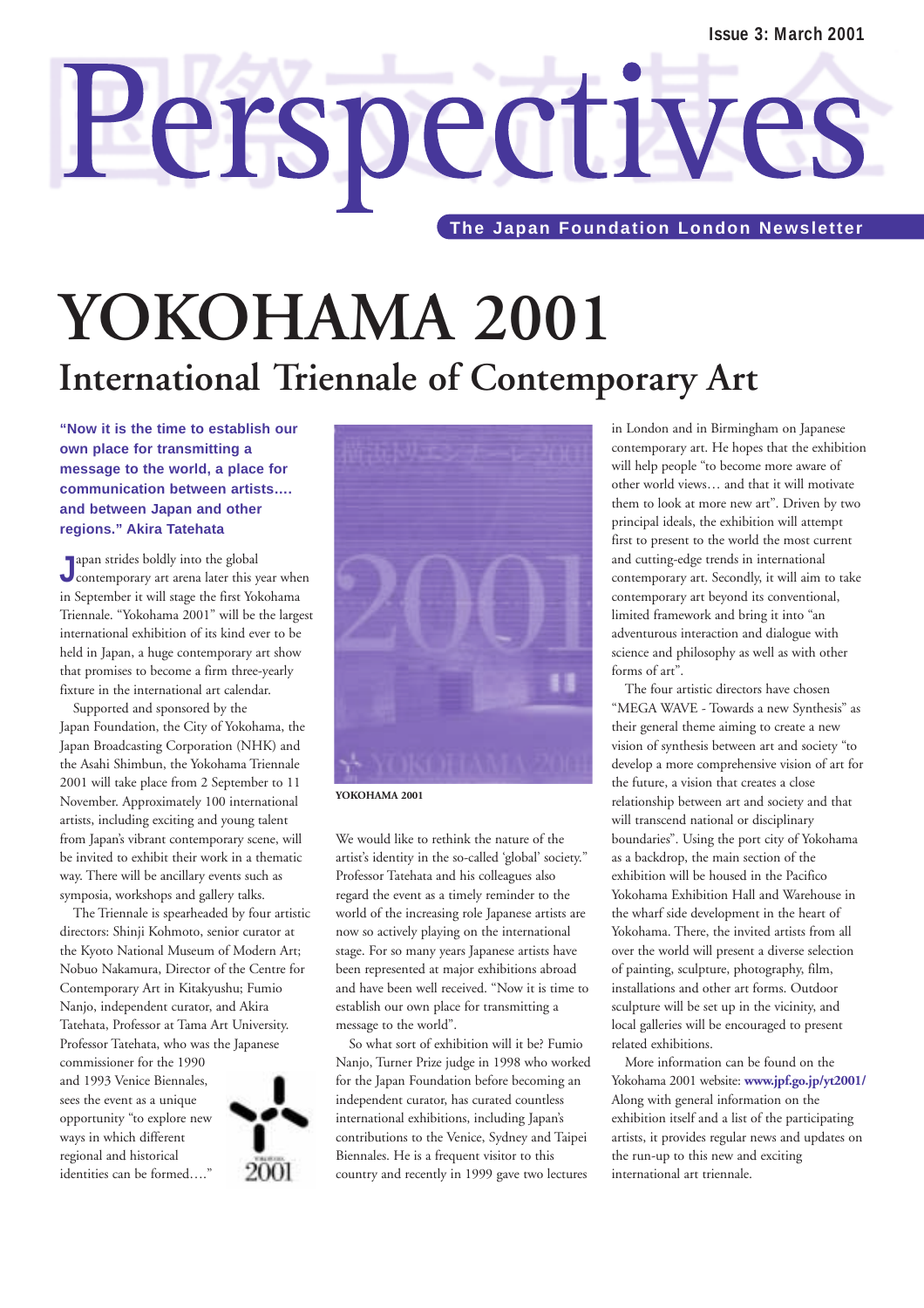**Japan 2001**

# **JAPAN 2001 Update Japan Foundation Travelling Exhibitions**

In previous issues we gave you details of three **Japan Foundation** Travelling Exhibitions that were available for loan during the JAPAN

2001 period. They will be shown at the following venues:





### **SPOTLIGHT: Film**

**A**s a major event for JAPAN 2001, the **Japan Foundation** in collaboration with the National Film Theatre is planning an *NFT Season of Japanese Films.* Large areas of modern Japanese cinema still remain more or less unknown in the UK and the season will comprise a selection of "unseen gems from contemporary Japanese cinema…", titles from the last 20 years, most of them never before screened in this country and representing all sectors of contemporary Japanese filmmaking. The season is scheduled for one month in summer 2001 and more details will follow in future issues.

In conjunction with the Institute of Contemporary Arts (ICA) we shall be coorganising a seminar and screening, *Japanese Independent Feature Production and the Global Market.* Scheduled for September/October 2001, it will combine leading producers in-conversation, with a seminar which will bring together producers from Japan with potential partners in

production, sales and distribution and programming in the UK. It will explore the key questions facing the independent production sector in Japan and film showings will be arranged to coincide with it.

With financial support from the **Japan Foundation**, the ICA will also be holding a long overdue *Yasuzo Masumura Retrospective* in Autumn 2001 and the 10 to 12 titles to be shown will astonish audiences never exposed to Masumura's work before.

We shall also be giving financial support to the Barbican for the first ever film season in the UK dedicated to the work of Studio Ghibli, Japan's leading animation studio. *Studio Ghibli: The Art of Animation* will run in late October to early November 2001 and will present a number of the Studio Ghibli's theatrical feature films including those by Miyazaki and Takahata. A Barbican Cinema Screen Talk series will also be arranged in conjunction with it.

#### **Painting for Joy: New Japanese Paintings in the 1990s**

**Piece Hall Art Gallery, Halifax** 2 June to 29 July 2001 **Millais Gallery, Southampton Institute** 4 August to 1 September 2001 **Storey Gallery, Lancaster** September to November 2001 (provis) **Mac, Foyle Gallery, Birmingham** 12 January to 3 March 2002

#### **Japanese Manga Exhibition**

**Cornerhouse, Manchester** 11 May to 24 June 2001 **Derby Museum and Art Gallery, Derby** 7 July to 2 Sept 2001 **Millais Gallery, Southampton Institute** 15 September to 6 October 2001 **University of Brighton Art Gallery** 11 November to 22 December 2001 **The London Institute Gallery** 9 January to 8 February 2002

### **Work 1991-1995: a photographic exhibition by George Hashiguchi**

**Warwickshire Museum, Warwick** 4 to 15 July 2001

**Oxford Brookes University Arts Centre, Oxford**  September 2001

**Desmoulin Gallery, Newbury** 1 to 21 October 2001

**Yeovil Community Arts Association, Yeovil Arts Centre**  18 February to 16 March 2002

#### **Stop Press**

**Study Tour for UK journalists**

Fourteen journalists from leading newspapers and publications in the UK were invited to Japan between 17 and 24 February on a special Tour funded by the **Japan Foundation**. The aim was to introduce them to some of the most significant events happening in JAPAN 2001 so that maximum publicity can be generated both prior to and during this nationwide celebration of the culture and lifestyle of Japan.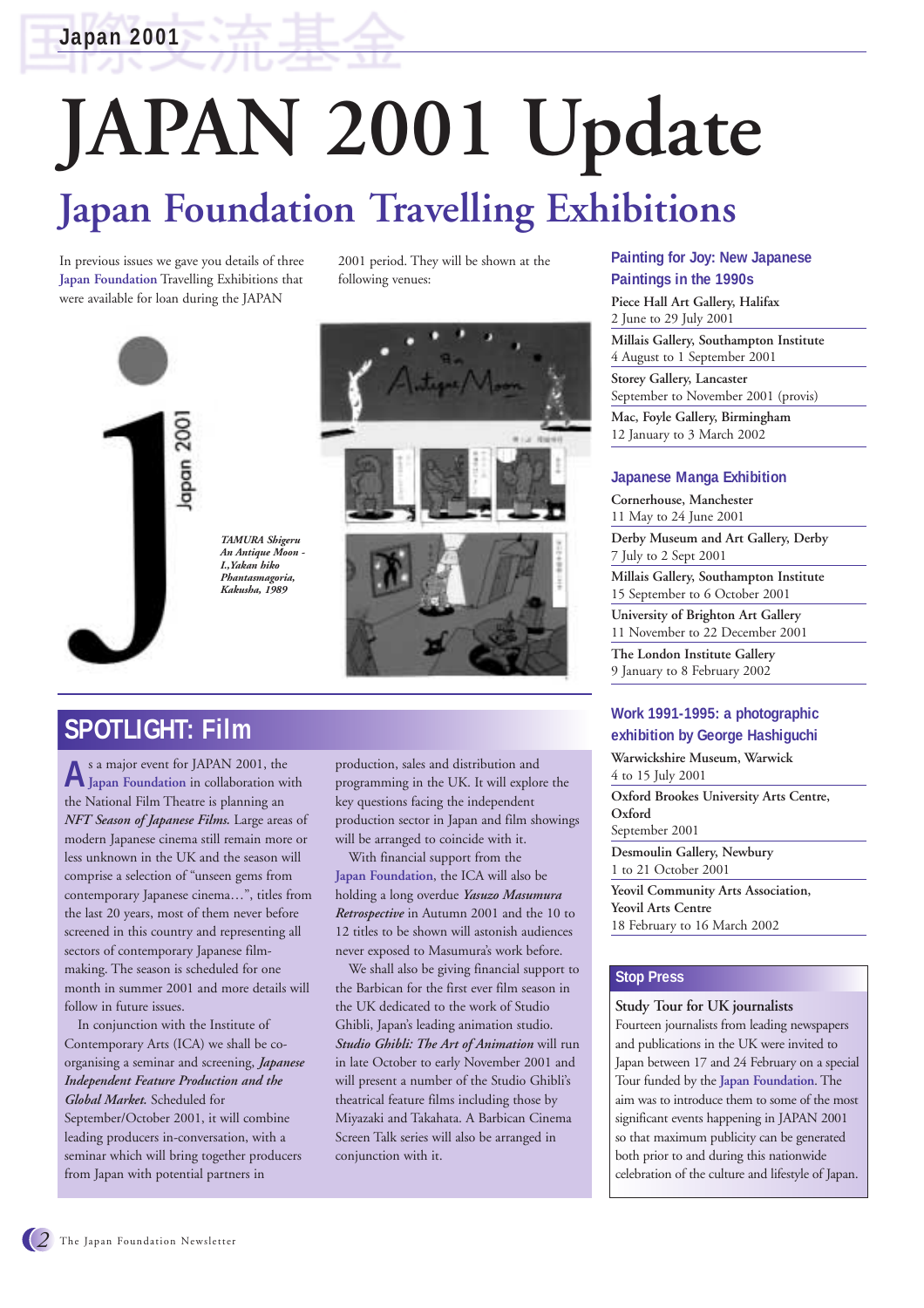# **Education at a Crossroads**

#### **Seminar on Comparative Education Policy at the Institute of Education 24 October 2000**

This seminar was a follow-up to a previous<br>
one held in May 1998 which had itself one held in May 1998 which had itself arisen from a joint research project involving teams of researchers from Japan and the UK. The results had been highly constructive, and had succeeded in dispelling a number of myths that had arisen from national perspectives, typically held by education researchers and policy-makers viewing practices in other countries. That research and the subsequent seminar, however, had left a number of questions in the air. How far are the similar policy rhetorics in the two countries differentiated in practice by the different national contexts and how will the reforms in the two countries actually lead to convergent outcomes?

The first address was by Professor Hidenori Fujita, Professor of the Sociology of Education and Dean of the Graduate School of Education at the University of Tokyo. He outlined the principal reform proposals in higher and secondary education in Japan, characterising them as a combination of deregulation, liberalisation and measures to increase accountability. The various policy measures in schools - including curriculum

reform, the five day week, six-year secondary schools and increased 'school choice' - were seen as a response to real problems of exam competition and school phobia and bullying as well as to fundamental processes of globalisation and social change. Professor Fujita expressed support for increasing diversity and flexibility in higher education and schools, whilst questioning whether increased school choice would be enough to reduce competition and tension.

Japan was moving from a 'bureaucratic' and 'professional' model of school regulation to one based more on the market. This was more in line with changes in the UK but it was ironic that these changes should occur at a time when many policy-makers in the UK were increasingly interested in how whole class teaching and traditionally centralised approaches to curriculum control in Japan might be contributing to the high average standards in core curriculum areas which international surveys suggest are achieved in their schools. Professor Fujita emphasised the complexity of these issues and called for sociologists of education in Japan to take a more societal approach to understanding the

effects of different policy reforms.

The second speaker was Professor Geoff Whitty, Director of the Institute of Education. Like Professor Fujita, Professor Whitty discerned a widespread trend in Japan and the UK, as well as in many other advanced countries, towards diversity and choice in school systems. These were best described as 'quasi-markets' but they took significantly different forms in different national contexts. In the UK the situation was complex. Both the current Government and the previous Conservative administrations have significantly increased central control over curricula, qualifications and assessment, as well as in the evaluation of school performance. They have also introduced a variety of measures to increase school diversity and choice and to stimulate market competition. New Labour has put increased emphasis on 'excellence for all' and co-operation, and has revoked some previous measures such as the 'assisted places' scheme. However, the system still approximates towards the quasi-market model. The effects of all this have been much studied and

**Continued on page 4**

#### **Book Review**

## **Myth and Masculinity in the Japanese Cinema**

**Towards a Political Reading of the 'Tragic Hero' Isolde Standish**

#### **Curzon : ISBN 0 7007 1291 7 : 328 pp. Illus. : Hard : Aug 2000 : £40.00**

**I**solde Standish notes in the conclusion of
challenging book, with a deserved lack of solde Standish notes in the conclusion of this modesty, to have studied a wide range of social and cultural theory and, most significantly, to have viewed 'some 1500 Japanese films' on the way to tracing how the figure and myth of the 'tragic hero' became a 'principal structure through which aspects of modern Japanese history have been codified and interpreted in popular film.'

From the prototypical cinematic versions of 'Chushingura', Standish weaves and reads her way through a rich slice of popular film. The particularly strong chapters open up with fresh eyes and new theoretical tools the war-retro films of the postwar and their demi-monde

cousins the 'nagaremono' and yakuza films. An interesting feature is how she has managed to include more recent work, such as the films of Kitano Takeshi.

The text is dense, given the detail of analysis, and not every reader will agree with the uses made of theoretical work (e.g., Levi-Strauss seems part of a different, past intellectual sphere) or particular interpretations of Japan's modern history.

'Myth and Masculinity' goes against the grain of much familiar film writing. It bristles with energy, generally critical energy, and has none of the cosy connoiseurship of a Sato Tadao or Donald Richie. It dramatically confronts the modernist traditional of auteurship/director-centred research. (Bordwell on Ozu, or more recently Yoshimoto on Kurosawa, seem almost to both demote and, by the detail and strength of their writing, reinstate the ghosts of the two classic directors.)

By exploring such a broad theme, involving the complex negotiations between individual imaginary and the amorphous field of popular culture -rather than the more limited field of the critical reception of canonical 'classics' - she has posed some serious questions for film studies. Transposed to the literary field, for instance, Standish's approach would involve a comprehensive mastery of popular literary forms, from pre-war 'taishu bungaku' through the rise of genres involving historical fiction, the invention of the Japanese detective, etc. Something tells me that most of we literary types are going to hug fast our tidy zenshu.

#### **Mark Morris Japan Research Centre, University of Cambridge**

The book has received a grant under the Japan Foundation Publication Assistance Programme.